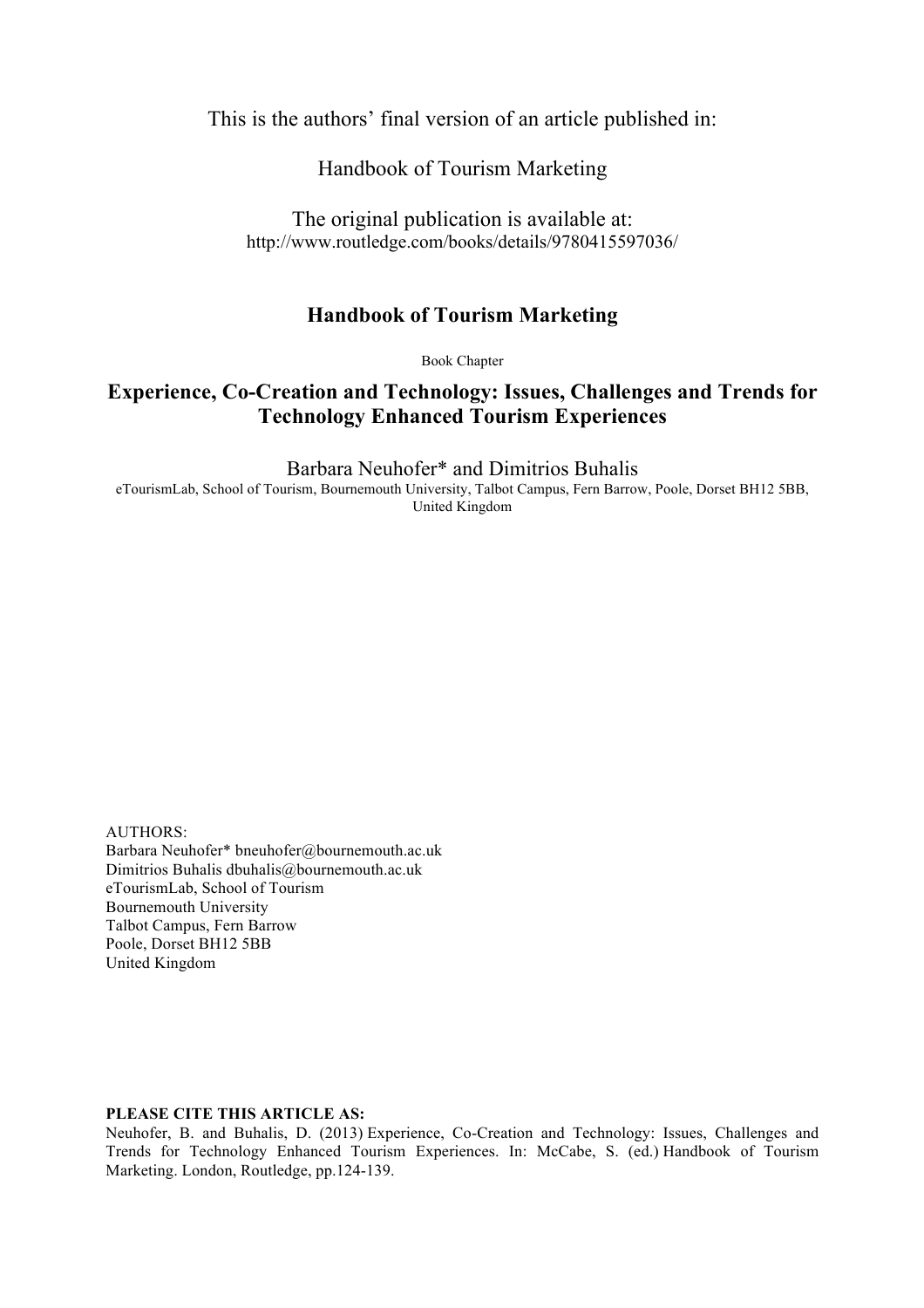## **Experience, Co-Creation and Technology:**

# **Issues, Challenges and Trends for Technology Enhanced Tourism Experiences**

#### INTRODUCTION

Consumers are increasingly striving for experiences. As products and services have become interchangeable and replicated, the search for unique, compelling and memorable experiences in the context of tourism consumption has become a key notion. In tourism marketing, the concept of the experience economy has long provided a valuable vehicle to design, stage and deliver experiences to consumers and gain competitive advantage. In the past years, the advent of two major shifts to the field of marketing has challenged the current understanding of tourism experiences. The concept of the experience economy has evolved, as consumers have become more active and empowered in playing a part in co-creating their own experiences in quest for personal growth (Prahalad and Ramaswamy 2004).

In addition to the development of the notion of co-creation, a second major change has taken place. With the advances in the field of technology, tourism experiences are not only cocreated but more than ever technology-mediated (Tussyadiah and Fesenmaier 2009). The proliferation of recent information and communication technologies (ICTs) has had a great influence on society and people's everyday lives and has implied new challenges for the creation of experiences. With the dynamics of empowered consumers adopting emerging technologies for travel, traditional roles and processes of experiences creation have changed. These recent developments have led to the discussion of a new paradigm in the field of marketing, moving from Experience 1.0 (The Experience Economy) to the Experience 2.0 (Co-Creation Experiences), towards a new era of experiences, namely Experience 3.0 Technology Enhanced Tourism Experiences. A rethinking in marketing to reflect upon possible potentials, issues, challenges and future trends of tourism experiences is needed.

In this light, this chapter has the aim, by drawing upon experience, co-creation and technology literature, to provide a discussion of the issues, challenges and trends for the creation of Technology Enhanced Tourism Experiences. The chapter is divided into three main sections. The first part reviews the theoretical development of tourism experiences in the field of marketing, by briefly covering its definitional basis, historical evolution and emergence of latest concepts. The evolution in the experience economy, from the staging of experiences for the consumer to co-creating experiences with the consumer is discussed subsequently. The second part reviews the dynamic technological advances, with particular emphasis on the mobile sector, and provides new insights into their role in enhancing the co-creation of tourism experiences. The section highlights a paradigm shift in marketing and introduces the concept of Technology Enhanced Tourism Experiences. It outlines how tourism organisations can exploit the full potential of the plethora of ICTs to enhance the tourism experience co-creation process throughout all stages of the travel. The third and final part of this chapter discusses practical implications of this development for tourism marketing and provides an outlook on the future agenda for tourism marketing research.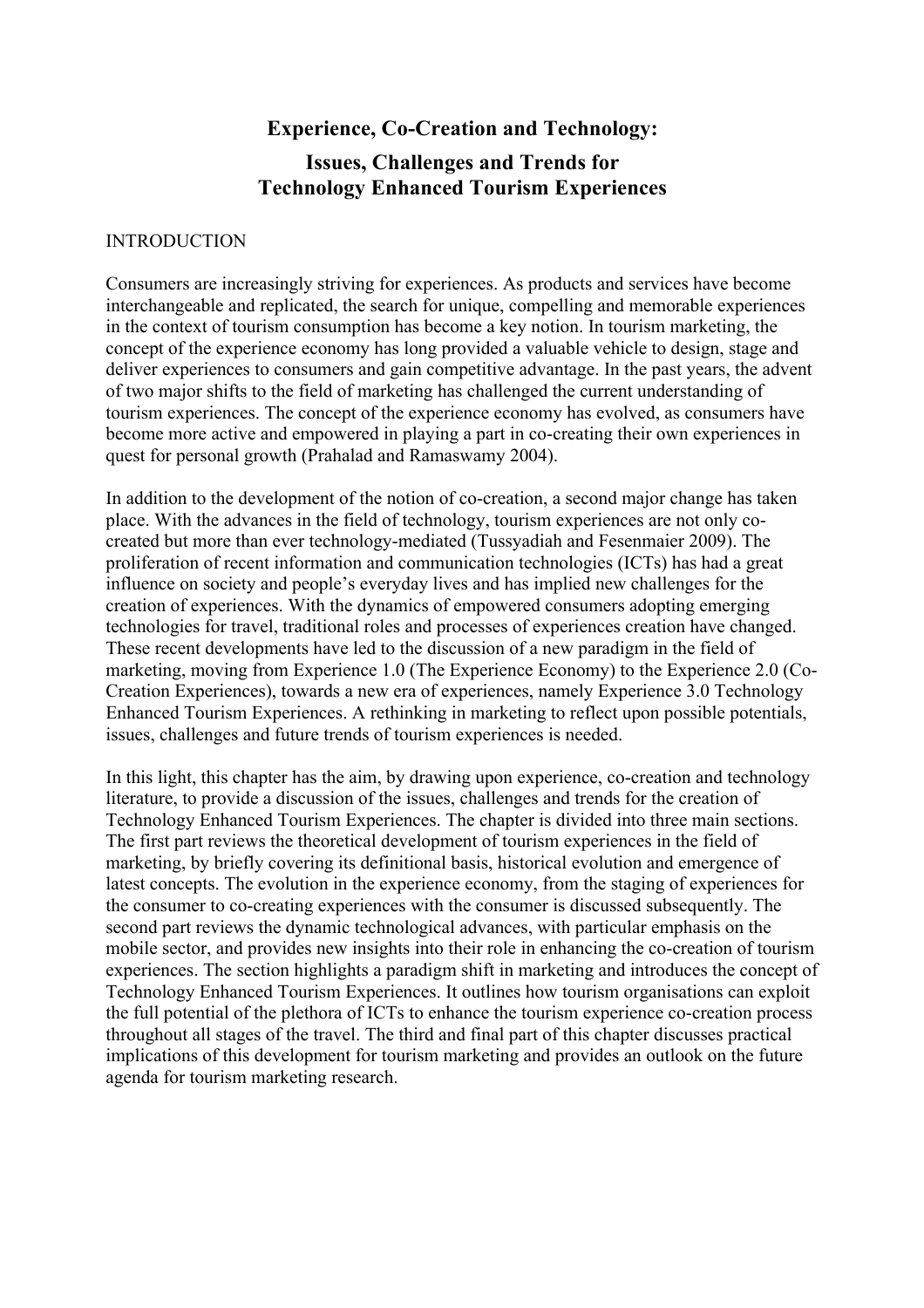## TOURISM EXPERIENCES: THEORETICAL DEVELOPMENTS

### Definitions of Tourism Experiences

What are Technology Enhanced Tourism Experiences? To answer this question for the purpose of this chapter, as the underlying concept, it is crucial to start with understanding the origins and the evolution of the notion of tourism experiences. Experience, firstly noted in the 1960s, has been defined as a vague and highly ambiguous term, which encompasses a specific occurrence that a person would have in everyday life. In the domain of marketing, the notion of experiences emerged with Holbrook and Hirschman (1982) seminal work postulating that consumer behaviour is not mere information processing but constitutes an active engagement in an emotional consumption experience. Succeeding this revolution, experiences have become a key concept in numerous fields including consumer behaviour, marketing and the experience economy. In the specific context of tourism, experiences have initially been portrayed as a quest for novelty and a reversal of everyday life (Cohen 1979). These early attempts were followed by a stream of literature focusing on capturing single elements, typologies, dimensions and chronological stages to develop a more holistic understanding of the tourism experience construct (Killion 1992, Otto and Ritchie 1996). Despite the numerous approaches having integrated perspectives from different social sciences, there is no consensus to date on a single definition of the tourism experience. Instead, it needs to be recognised in its full complexity with various influences, stages, elements, outcomes and types, all shaping and contributing to its current understanding (Jennings et al. 2009).

Experiences have always played a primary role in both tourism research and practice. The ongoing theoretical progress in the area underpins its importance and unabated relevance. In recent years, the study of experiences has received a revived interest, which is reflected in the amount of state-of-the-art literature discussing the concept (e.g. Cutler and Carmichael 2010, Morgan et al. 2010, Darmer and Sundbo 2008, Tung and Ritchie 2011, McCabe et al. 2012). With the tourism industry being subject to constant change, the nature of experiences is evolving alike, requiring new ways for understanding the design and the creation of successful experiences. For tourism marketing it is paramount to appraise the key developments forming the theoretical and practical understanding to date as well as to capture the latest changes, trends and challenges. For this purpose, the subsequent section provides a progress of *experience generations* that both encompasses a synthesis of the major theoretical milestones of the past and sheds light on some of the latest advances in the area.

#### Experience 1.0: The Experience Economy

In the course of the past decades, society has undergone several fundamental shifts. People have abandoned the idea of buying simple products and services and started to seek experiences by consuming products and services instead (Morgan et al. 2010). In the 1990s, this growing trend led to the emergence of a number of different key concepts, including the dream society (Jensen 1999), the entertainment economy (Wolf 1999) and the experience economy (Pine and Gilmore 1999). Pine and Gilmore (1999), in coining the renowned term experience economy, provided one of the most seminal contributions marking a new era in marketing. Their core proposition is the consumers' pursuit of memorable experiences in the context of consumption and the progression of economic value. In a market characterised by globalisation, deregulation, advances in technologies and intensified competition, companies were forced to find new ways to differentiate their offers (Prahalad and Ramaswamy 2004).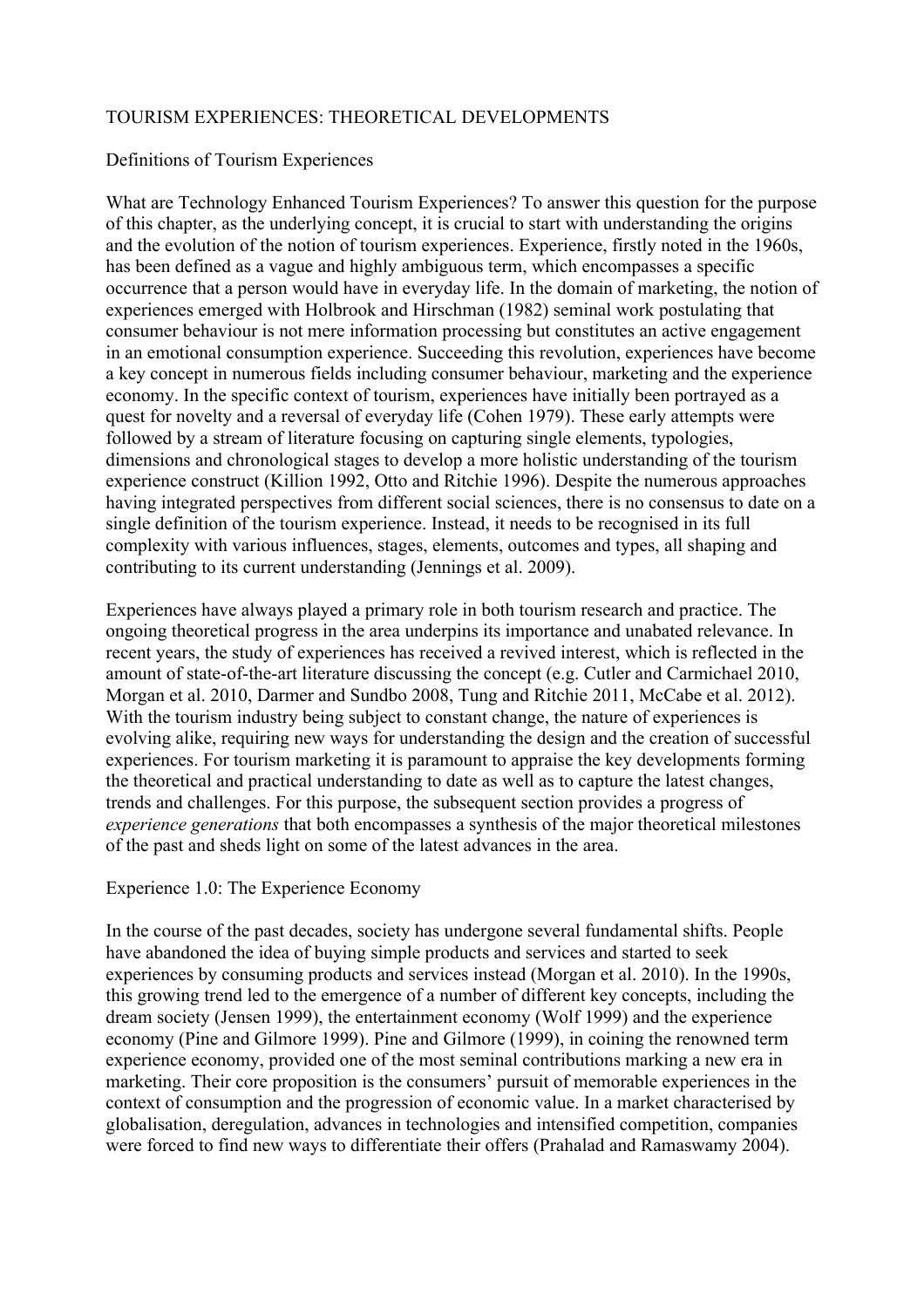The experience economy hit the zeitgeist of the time as a key instrument to yield differentiation, added value and competitive advantage. In practice, the principal idea for businesses was to no longer compete in terms of price but in terms of the distinctive value of the experience provided. For the years to follow, the experience economy has provided an unprecedented guide for strategic staging, managing and delivering experiences to consumers among a variety of contexts and industries. Particularly fostered by the adoption of emerging technologies, such as interactive games, online spaces and virtual reality, it was possible to meet the demand and create ever-more immersive consumer experiences (Pine and Gilmore 1998). Despite its perpetual popularity in both marketing theory and practice, the experience economy has however received critique due to its capitalist thinking (Boswijk et al. 2007) and the company's prominent role in initiating and producing experiences (Binkhorst et al. 2010).

#### Experience 2.0: Co-Creation Experiences

With an evolution in society, characterised by consumers being active, powerful and connected, thanks to social information and communication technologies, there has been a transformation in the traditional company-consumer power relationship (Ramaswamy 2009). Subsequently, the orchestrated design of experiences has been considered no longer suitable to reflect the needs, wants and roles of contemporary consumers. With technologies allowing for multiple stakeholders to be connected more than ever before, the consumer has assumed a much bigger role as an active prosumer of the experience. In recognising this change, Prahalad and Ramaswamy (2004) propose a balance between companies and consumers as equal partners in co-creating the experience. This milestone has advanced the notion of the experience economy and introduced its successor generation. Co-creation represents a new paradigm for marketing. In widely replacing the pre-existing service-dominant views it has marked the beginning of a novel understanding of *how* and *by whom* services and experiences are created. The consumer has become the central element in both the experience production and consumption process, which implied that the first point of interaction is no longer to be found at the end of the value chain. Rather, it is framed as a collective and collaborative process of interactions between individuals and companies. Co-creation manifests itself as a convergence of production and consumption and represents an encounter in which consumer experiences are co-created and unique value is extracted (Prahalad and Ramaswamy, 2004).

The notion of value creation *with* the consumer rather than *for* the consumer has been particularly advanced by Vargo and Lusch (2004) by introducing the concept of value-in-use in service dominant logic (S-D logic). Whilst historically value has always been co-produced, it was viewed as a give and get dichotomy of benefits and sacrifices (Zeithaml et al. 1988), neglecting the role of the consumer in the co-creation of value (Sandström et al. 2008). Value however is not inherently existent, but for value to emerge, the experience needs to be cocreated by the consumer. In ascribing the consumer the role of a collaborator, this perspective highlights two main arguments suggesting that it a) involves the consumer's participation in the creation of the core offering itself and b) 'value can only be created with and determined by the user in the 'consumption' process and through use' (Vargo and Lusch 2006: 284). Accordingly, this argument links back to the earlier raised criticism of the experience economy, i.e. that experiences cannot be simply designed and delivered. What can be created instead are the necessary prerequisites and a value proposition, as an intermediary connection of companies towards consumers generating their own value (Vargo et al. 2008). For marketing, the opportunities subsequently lie in recognising this fundamental shift and adapting the experience and value creation to these new assumptions. The locus of experience co-creation is to acknowledge the tourist as the central point embodying multiple roles as a) the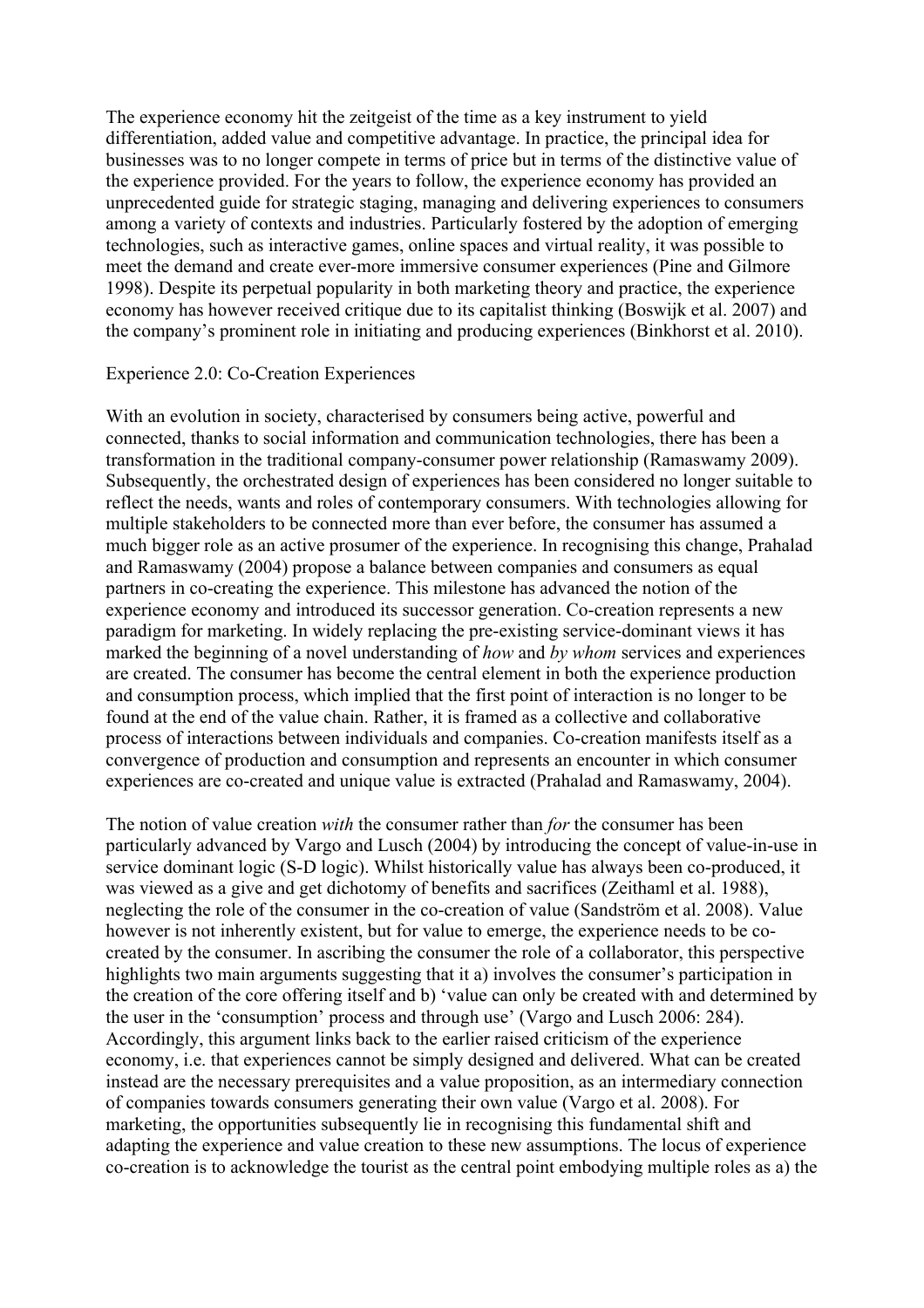consumer of the service and experience, b) the co-creator of the experience and value, c) the co-creator of the experience space and d) the extractor and judge of the value at the same time.

The key principle therefore is to recognise the individual tourist as the dynamic hub, around which companies, stakeholders and other consumers orbit. In advancing the theoretical argument, recent literature suggests a myriad of possibilities of interactions, as consumers not only create with companies but also among each other (Baron and Harris 2010, Baron and Warnaby 2011, Huang and Hsu 2010). Organisations thus need to nurture an environment that facilitates not only its interactions *with* consumers (B2C), but allows for interactions *among* consumers and consumer communities (C2C). Accordingly, the tourism industry has unprecedented opportunities to facilitate co-created experiences and value on multiple levels of engagement and spaces. As consumers are in a constant search for experiences, co-creation represents a unique source of added value, innovation and competitive advantage (Shaw et al. 2011). While it is still fairly novel, Neuhofer et al. (2012) however urge that the tourism industry needs to strategically innovate and identify new sources to add value to co-creation experiences by means of instrumentalising technologies. With a plethora of ICTs available, consumers are always connected, which unfolds new possibilities for tourists to proactively cocreate experiences and value in every step of the consumption. The co-creation environment must therefore embrace the potential brought by emerging ICTs (van Limburg 2012). This chapter, in having reviewed the developments until the point of co-creation, now turns to introducing technologies as a strategic means for the creation of Technology Enhanced Tourism Experiences, marking a novel era for tourism marketing.

### EXPERIENCE 3.0: TECHNOLOGY ENHANCED TOURISM EXPERIENCES – A NEW PARADIGM FOR TOURISM MARKETING

In recent years it has become evident that consumer empowerment and co-creation have been particularly fostered by one factor, namely technology. ICTs have caused a drastic impact by changing not only society and industries but by transforming the nature of service and experience provision. In light of this evolution, we need to understand how to exploit the full potential of ICTs, as an integral part for the creation of contemporary tourism experiences and value. The following section aims to shed light on this issue by conceptually integrating experience, co-creation and technology within the concept of Technology Enhanced Tourism Experiences. For this purpose, it assesses the most recent developments of ICTs within the tourism industry. While reviewing emerging technologies, such as the Web 2.0, social media and a range of social networking sites (*covered in Chapter XX of this book*), this chapter places particular emphasis on mobile technologies for the creation of tourism experiences.

It tackles the advancements of mobile services and the mobile tourist and its implications for tourism experiences, co-creation and value. In introducing the notion of Experiences 3.0: Technology Enhanced Tourism Experiences, the chapter discusses a paradigm shift in tourism marketing, the factors contributing towards this shift and offers a juxtaposition of the characteristics of Experiences 1.0/ 2.0/3.0 underlining this evolution. To allow for a better practical understanding, the chapter takes a closer look at novel experience creation processes with respect to the individuals involved (*who*) and the travel stages comprised (*where/when*). The discussion is underlined by a range of best-practice examples demonstrating its current realisation and highlighting its potential for future experience creation.

ICTs impact on the tourism industry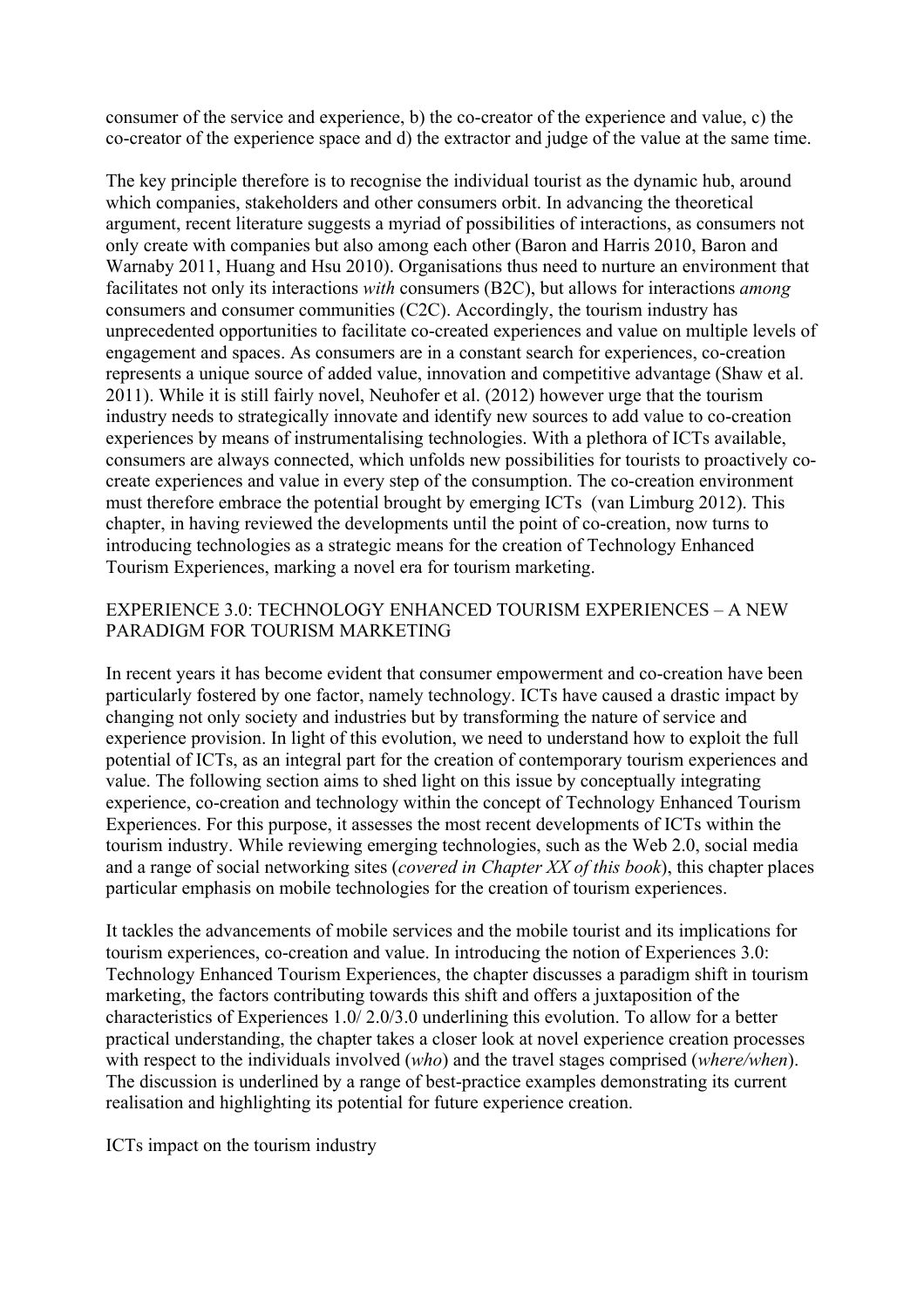In the 21st century, society has been undergoing a number of fundamental changes. One of the most far-reaching shifts regards the adoption of technologies in people's everyday lives. The proliferation of ICTs, such as computers and the Internet gave rise to the knowledge-based economy, characterised by new ways in which information has become available. The importance of information and communication is not only prevalent in society but across various industries, including tourism. As a dynamically developing sector, the tourism industry has always been in the forefront of technology (Sheldon 1997). With information being the socalled lifeblood of the travel industry (Sheldon 1997), technologies have induced an information revolution that has caused entire tourism structures to change.

In allowing for better access and transparency of information (Hall 2005), ICTs have fostered an increasing consumer independence to access information online (Buhalis and Licata 2002) and at the same time induced a decreasing importance of traditional travel distributions. Due to the intangible, heterogeneous and perishable nature (Buhalis and Jun 2011), information and communication tools have become essential for presentation and description of information, prices, reviews and opinions online. Despite allowing for information, ICTs have become instrumental in interacting and engaging with consumers more effectively. In particular, the emergence of social consumer-oriented technologies have revolutionised tourism. The Internet and its successive advances in the Web 2.0 have represented one of the most critical technological developments over the past years (Dwivedi et al. 2012, Hays et al. 2012, Xiang and Gretzel 2010) by turning the Internet into an immense space of networking and collaboration (Sigala 2009). A wide range of social media, such as networking sites, blogs or wikis, have enabled consumers to interact, collaborate and share content, opinions and experiences to an unprecedented scale. In addition to the Web 2.0, a further development has implied one of the most significant changes to the tourism, namely mobile technologies.

#### Mobile ICTs and mobile tourists

Mobility has been identified as one of the four mega trends next to globalisation, communication and virtuality, as identified by Egger and Buhalis (2008). The rapid technological development has led to a massive mobility in terms of the physical movement of products, services and people and at the same time encouraged the mobility and ubiquity of technological artifacts themselves (Gretzel and Jamal 2009). Society are characterised by a 'mobilities paradigm', reflected in the increasingly mobile nature of people, travel and tourism (Sheller and Urry 2006). People travel more often for work, study or leisure, rendering tourism a simple extension of the mobile everyday life. As a result, the advances in the mobile market are highly relevant to tourism, as one of the industries that can use the advantages of the mobile information medium most (Brown and Chalmer 2003).

Mobile devices function as 'transportable smart computers' that can be accessed almost unlimited (Wang et al. 2012) causing a transformation in travel. By being implemented on the move (Schmidt-Belz et al. 2002), stationary access has been widely replaced and information has become accessible anywhere and anytime (Balasubramanian et al. 2002). This resulted in a gradual revolution of tourist behaviour in shifting from a simple 'sit and search' to a dynamic 'roam and receive' behaviour (Pihlström 2008). Moreover, the integration of technological prerequisites, including GPS, compass and maps, gave rise to numerous services, such as location based services (LBS) context based services (CBS) and augmented reality (AR).

In allowing for geographical positioning and access to location and context relevant information, these services have become a key tool of the mobile 21st century and particularly the tourism industry (Egger and Jooss 2010). As tourists are connected to their mobile device,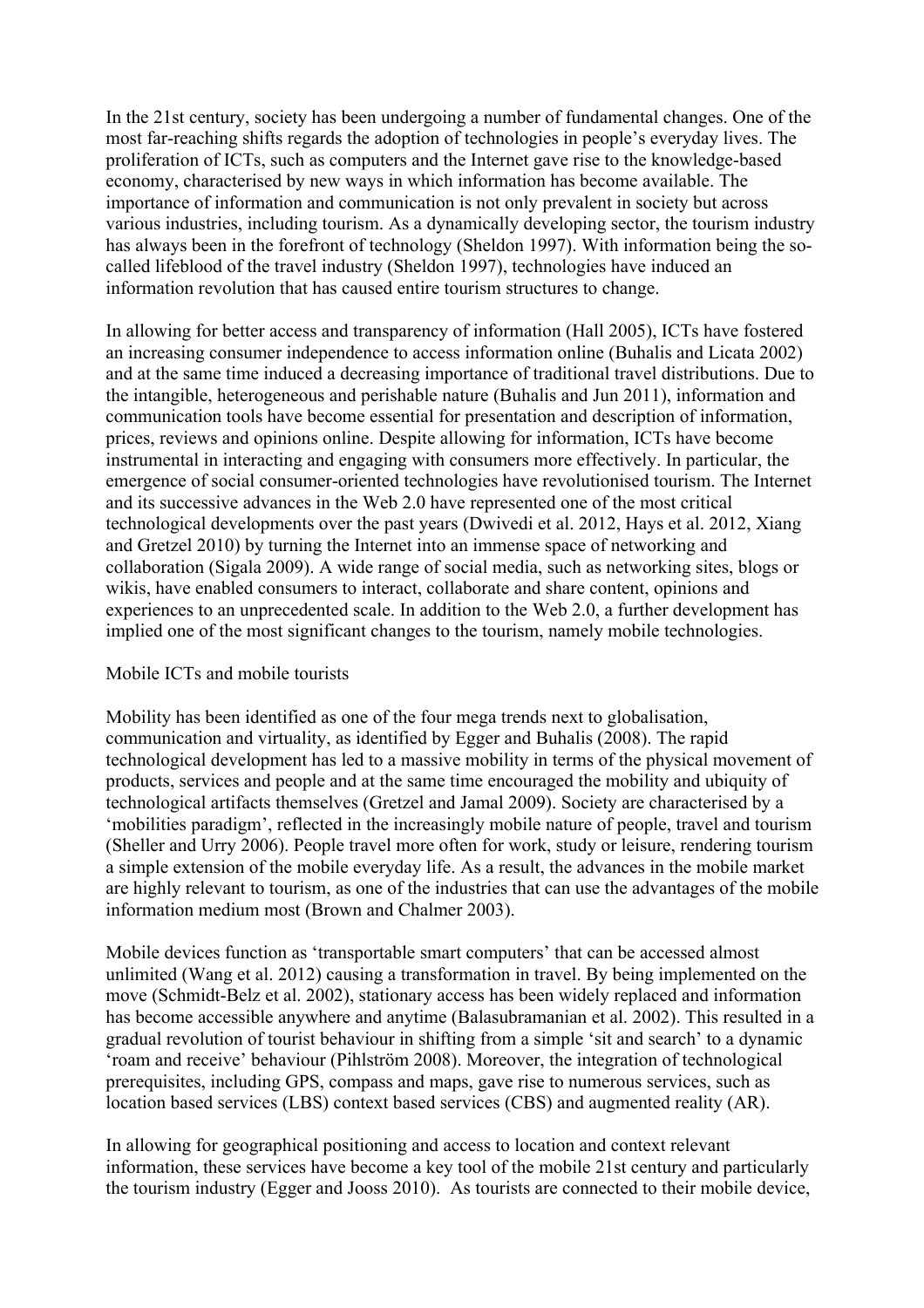traditional tourism services, such as information, entertainment, shopping or navigation have become amplified, as tourism providers and consumers are able to dynamically connect, exchange and engage through the mobile device online (Green 2002). Thus, with a plethora of mobile services at the tourist's disposal which are accessible almost *anywhere* and *anytime*, it is now possible to connect with *anyone* at *any stage* of the travel, opening up new opportunities for multiplied levels of co-creation of experiences and value. Given the advancements of the Internet, the Web 2.0 and the mobile sector, ICTs represent the key instrument of change by transforming the way travel experiences are created. Due to their increasing mobility and ubiquitousness, ICTs are an essential part of the entire travel, as the mobile tourist is empowered to use ICTs to create participatory and personalised technology-enabled experiences. With these prospects in mind, this chapter now turns to introduce the latest experience generation, namely Technology Enhanced Tourism Experiences.

Paradigm Shift towards Technology Enhanced Tourism Experiences

To understand this new generation of experiences for tourism marketing, it is crucial to capture the most fundamental changes, whereby it is not technology on functional terms but rather its implementation into experiences which is of relevance. Synthesising the developments within society, tourism and the field of technology, it appears that four main factors have contributed towards the paradigm shift of Technology-Enhanced Tourism Experiences. These include consumer empowerment, a dynamic market environment, information and communication technologies revolution and competitive companies. Figure 1 below highlights presents a graphical overview highlighting the key components and influences which have been touched upon in this chapter so far.



Figure 1. Paradigm Shift towards Technology Enhanced Tourism Experiences

In its core Figure 1 represents three major components conceptually framing Technology-Enhanced Tourism Experiences. First, it constitutes the tourist's personal subjective *experience*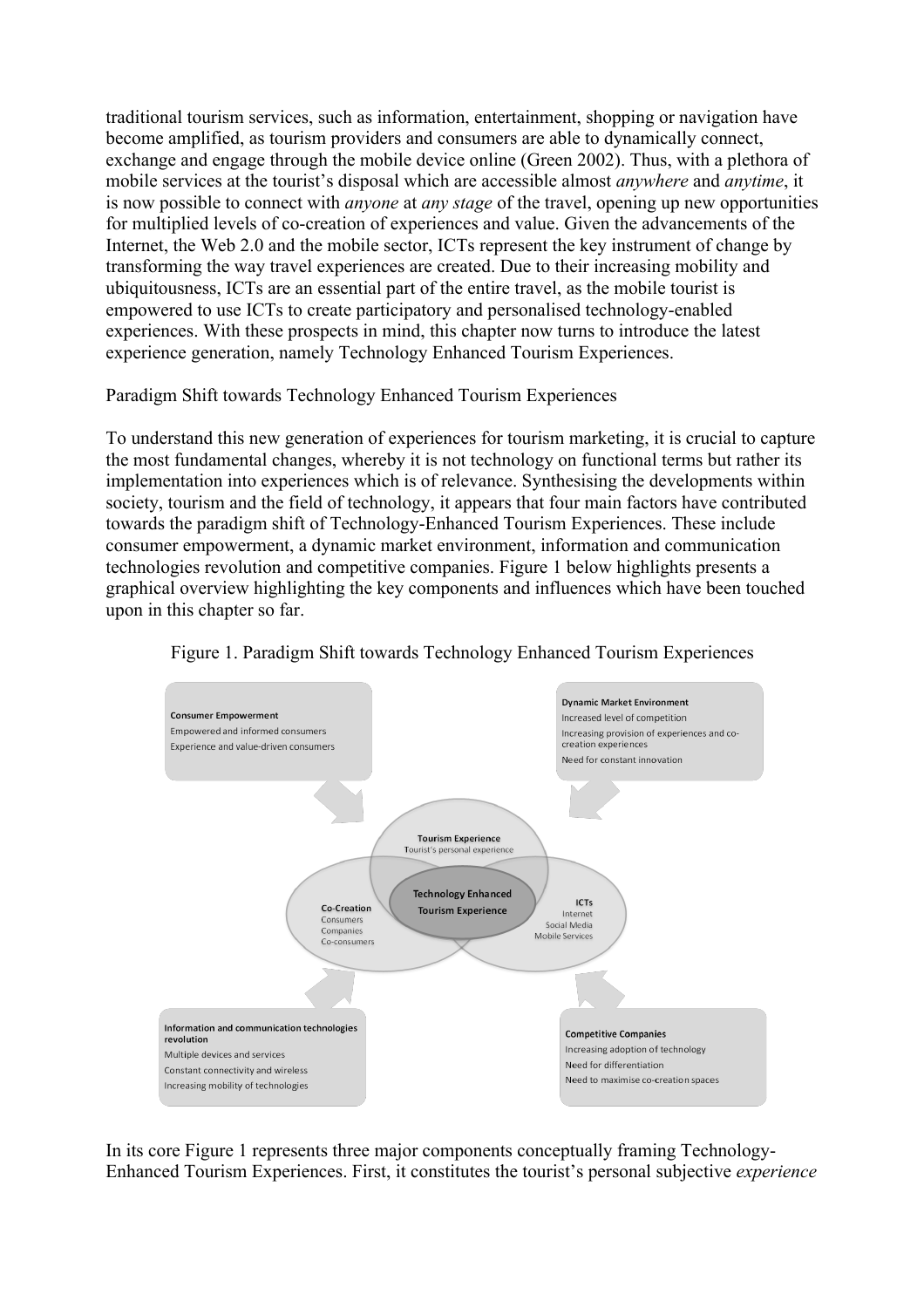(Larsen 2007) at the moment of value creation (Andersson 2007) occurring before, during and after the travel (Aho 2001). The second component is *co-creation* describing the process that tourism experiences and value are conjointly created between the tourist, the provider and coconsumers involved in the particular context of consumption (Prahalad and Ramaswamy 2004). The third component represents *ICTs*, which in different manifestations, such as the Internet, social media or mobile services, facilitate the co-creation of enhanced tourism experiences and value (Neuhofer et al. 2012).

Surrounding the inner circle, four factors were critical in allowing for an emergence of Technology-Enhanced Tourism Experiences. *Consumer empowerment* is characterised by the shift from passive to active consumers driven by their search for more meaningful experiences. With a dynamic *market environment*, characterised by increased competition, need for constant innovation and creation of compelling experiences, businesses are faced with ever-more competitiveness. In a response to this market force, companies have become highly *competitive* in order to reduce commodification and differentiate themselves by creating more valuable experiences and maxisiming the potential of co-creation. In this respect, *ICTs* have been suggested as key instrument to facilitate and enrich this process. By exploiting its full, companies have taken advantage of the range of services available to engage with consumers, not only online in the pre/post stage of travel, but due to the mobility of devices, on the move along every step of the journey.

Having outlined the elements framing Technology-Enhanced Tourism Experiences, it is equally important to take a closer inspection at the differences that makes this type distinct from previous experience generations. Table 1 presents the theoretical development of tourism experiences and offers an overview in juxtapositioning the advancements from Experience 1.0 (The Experience Economy), Experience 2.0 (Co-creation Experiences) to the latest paradigm of Experience 3.0 (Technology Enhanced Experiences). While prior experiences were characterised by company-focused approaches, we have now moved towards an active, participatory approach of experience creation. Facilitated by ICTs, experience have become multiplied in terms of consumer participation, engagement and spaces, resulting in a connected, rich and more personalised experience and value extraction.

| <b>Experience 1.0</b>                     | <b>Experience 2.0</b>                | <b>Experience 3.0</b>                                                       |
|-------------------------------------------|--------------------------------------|-----------------------------------------------------------------------------|
| Passive provision                         | Active co-creation                   | Holistic technology<br>enhanced co-creation                                 |
| Physical staging                          | Physical co-creation                 | Physical and virtual co-<br>creation                                        |
| Experience on-site                        | Experience on-site                   | Extended experience in the<br>pre-travel, on-site and post-<br>travel stage |
| Company staging                           | Company engaging and<br>co-creating  | Company co-creating and<br>technology-enhancing                             |
| Standardised, mass<br>produced experience | Customised co-creation<br>experience | Rich, personalised,<br>connected, co-constructed<br>experience              |

Table 1. Comparison Evolution of Experiences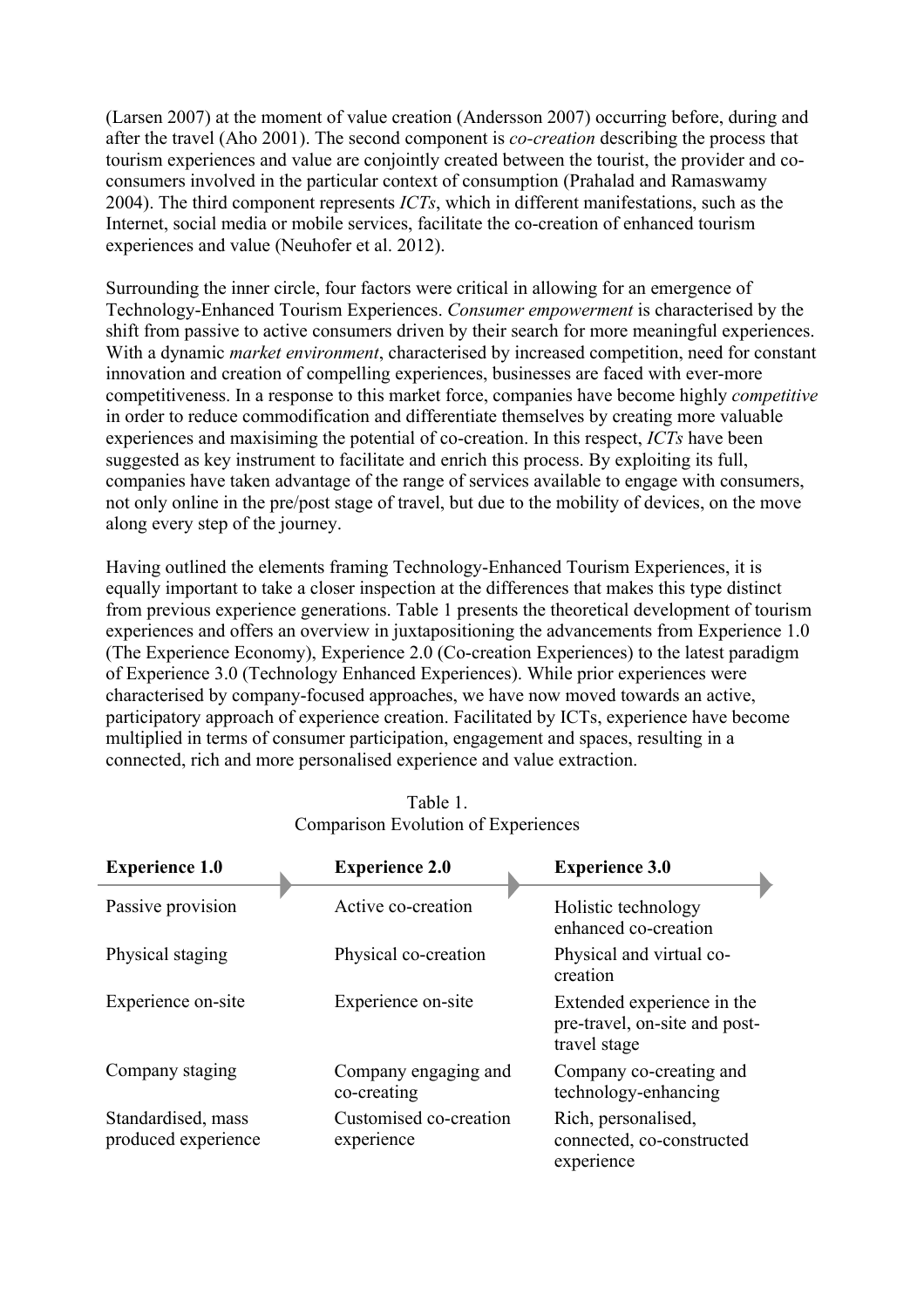| One-way delivery                                        | Two-way engagement                                                           | Multi-level engagement                                                                                             |
|---------------------------------------------------------|------------------------------------------------------------------------------|--------------------------------------------------------------------------------------------------------------------|
| (company to consumer)                                   | (company and consumer)                                                       | (Company, consumer and<br>surrounding connected<br>network of providers, co-<br>consumers, and social<br>networks) |
| Innovation by transforming<br>services into experiences | Innovation by<br>transforming experiences<br>into co-creation<br>experiences | Innovation by transforming<br>co-creation experiences into<br>rich technology-enhanced<br>experiences              |

Elaborating on the notion that ICTs constitute an integral part of tourism experiences, a change of perspective in marketing is needed. Co-creation needs to be open for the potential inherent in technology. To take the lead in creating more compelling experiences, it is therefore not sufficient for tourism marketing and organisations to only allow for co-creation but it is paramount that they uncover the potential of ICTs for experience creation (Neuhofer et al. 2012). Innovation is one of the biggest decommoditisers to create something new, differentiated and valuable (Pine and Korn 2011). In this particular respect, this means to exploit one of most decisive resources of innovation, namely technology to generate Experience 3.0: Technology Enhanced Experiences offering a new point of departure for innovative experience creation. Only those making the shift to instrumentalise ICTs for enhanced co-creation will be able to increase their value proposition, reduce commodification and gain competitive advantage. The future success of companies will therefore lie with those who are able to realise technology-enhanced tourism experiences.

Realising Technology Enhanced Tourism Experiences in Practice

To most effectively implement this concept in tourism practice, it is necessary to fully understand the processes involved in this endeavour on a practical level. For this purpose, this chapter continues by breaking down the experience creation process and taking a closer look at the single components involved. Figure 2 provides a graphical overview, representing the components involved in the dynamic multi-stage and multi-individual co-creation process of Technology Enhanced Tourism Experiences.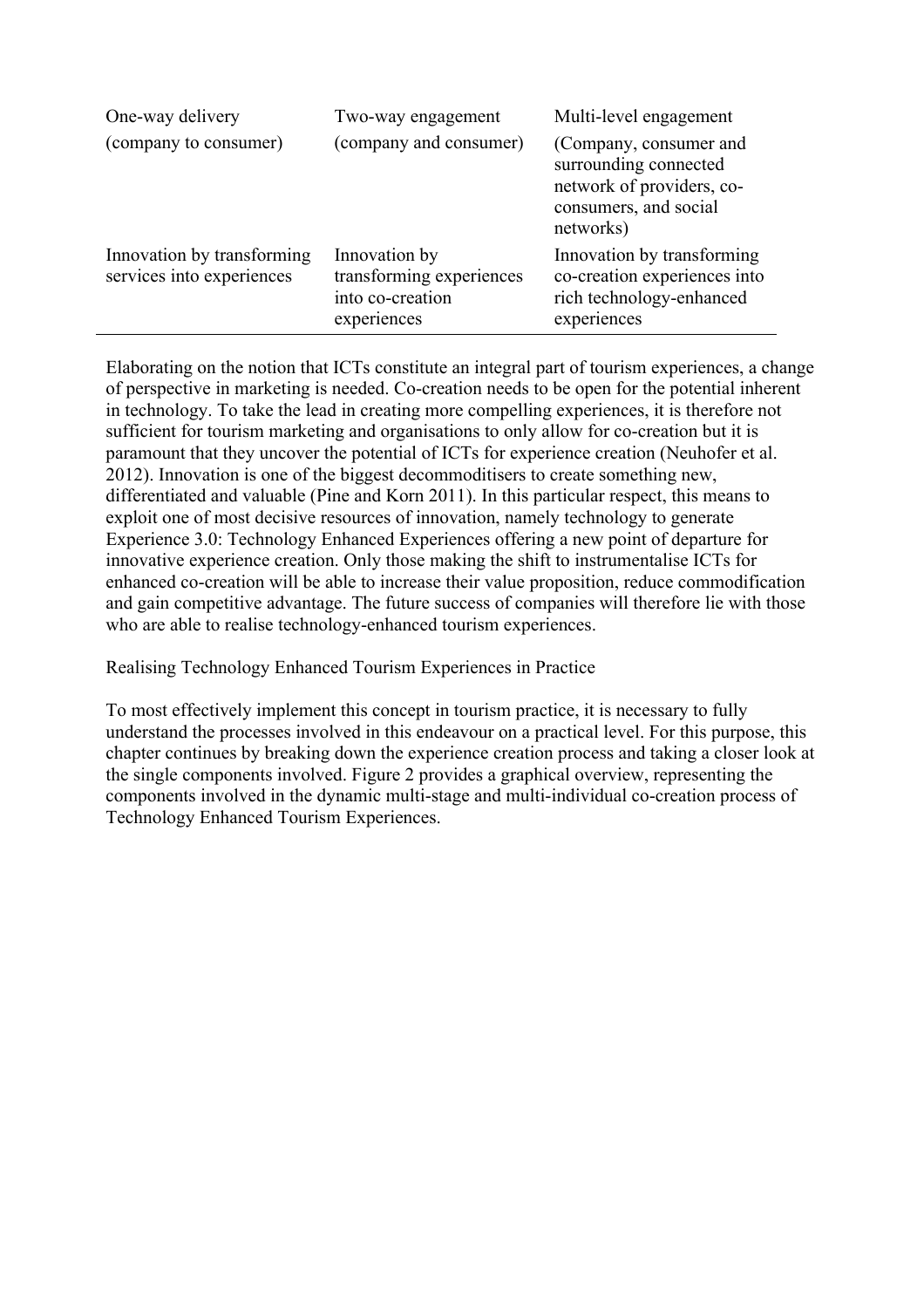Figure 2. Co-Creation Process: Technology Enhanced Tourism Experiences



This chapter now seeks to assess the following elements in detail, namely:

- *Individuals*: who is involved in the co-creation of technology enhanced experiences
- *Stages:* where/when are technology enhanced experiences created

## *Individuals: Tourists consumers, tourism providers and co-consumers*

Technology-enhanced experiences imply new ways of how consumers interact with companies and consumer communities. ICTs have fostered a transformation towards inter-connected and co-creating prosumers in a technology enabled experience environment. Recent literature confirms that the range of ICTs available support co-creation experiences in a number of different ways (Gretzel and Jamal 2009, Tussyadiah and Fesenmaier 2007, Tussyadiah and Fesenmaier 2009). The Internet, for instance, provides a valuable platform for the interaction of suppliers and consumers. It represents a multi-purpose medium that a) gives consumers more control, b) empowers them to establish closer relationships with the company and c) encourages them to actively co-create their experiences.

This active role of the tourist has been particularly fostered by the collective and collaborative space of Web 2.0 technologies. The Web 2.0 is one of the most relevant technological developments that reflect the paradigm shift towards Technology Enhanced Tourism Experiences. It enables consumers to become 'co-marketers, co-producers and co-designers of their service experiences by providing them a wide spectrum of value' (Sigala 2009: 1345). The plethora of social interaction tools in the Web 2.0, including blogs, videos, wikis, fora, chat rooms and podcasts, have encouraged individuals to generate content and share their experiences online at home or through mobile devices while being on the move and in turn cocreate their experiences more than ever before (Ramaswamy 2009).

Due to the proliferation of the Internet, constant connectivity of mobile technologies, and engaging nature of social media tools, co-creation experiences between individuals are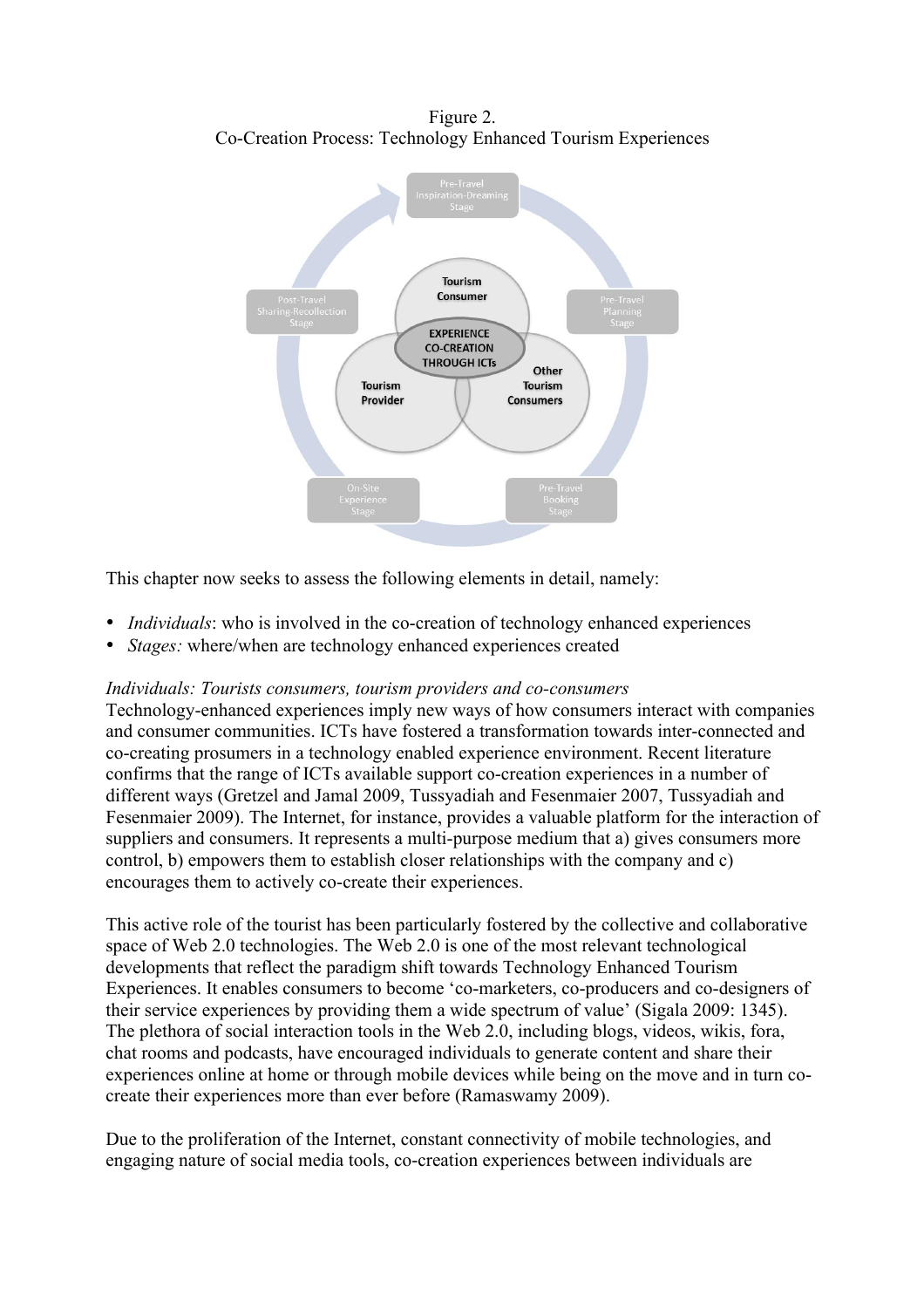maximised. In fact, there is evidence that interactions between individuals have 'exploded on an unprecedented scale everywhere in the value creation system' (Ramaswamy 2009: 17). This means that through ICTs, co-creation is no longer only occurring between companies and consumers (B2C) but increasingly among other consumers and the social network which enforces consumer-to-consumer (C2C) co-creation on all levels. As a result, with new forms of social technologies continuing to emerge over the next years, experience co-creation is expected to flourish even more. It will become crucial to tourism marketing to exploit the tools of the Web 2.0 to allow for more meaningful interrelations with tourists and among tourists by building platforms and spaces to interact, comment and share experiences.

#### *Stages: Multiple stages of the travel process*

By integrating ICTs, co-creation experiences are taken to a whole new level in terms of temporal and geographical dimensions of when/where experiences can be created. ICTs surround the tourist anywhere, at any time in any travel stage. This leads to unprecedented opportunities to co-create experiences everywhere along the value creation system, i.e., the whole customer journey. The tourism experience has been recognised as a multi-phase phenomenon in the past (Clawson and Knetch 1966, Craig-Smith and French 1994). However, ICTs enforce these dimensions by facilitating experience creation long before the actual service encounter, on-site and after the tourist's return to his/her home environment (Fotis et al. 2011, Huang et al. 2010, Tussyadiah and Fesenmaier 2009). Thereby, ICTs are adopted for information search, comparison, decision making, travel planning, booking, communication, and sharing of experiences. Depending on the specific task, a wide range of tools is used to facilitate and enhance the experience (Buhalis and Law 2008, Gretzel et al. 2006), including the Internet, virtual communities or Second Life (Binkhorst and Den Dekker 2009), social networking platforms, blogs or microblogging, such as Twitter (Wang and Fesenmaier 2004), virtual worlds or social networking sites (Shaw et al. 2011), Facebook, YouTube or Wikipedia (Ramaswamy 2009). Businesses across all sectors of the travel and tourism industry therefore need to capture their own peculiarities and resources and assess where they can best implement technology to facilitate experience co-creation, not only on-site but in all stages of the travel.

*Pre-Travel Stage: Getting inspired, planning, decision-making, booking.* With the emergence of the Internet, social media, and virtual worlds, tourists are now empowered to experience tourism destinations before the physical travel. By using ICTs, the pre-travel phase has a high potential for enhancing co-creation distinctively. Tourists start dreaming, seek for inspiration and information and look for opinions and advice from others (Xiang 2011). The range of social media tools available, such as Facebook, Twitter, YouTube, TripAdvisor and more recently Pinterest, assist tourists to experience potential hotels, destinations and attractions prior travelling. In these online environments, some destinations, such as Sweden, Thailand and Puerto Rico have already successfully demonstrated co-creation by encouraging users to upload and share images, stories and videos with the travel community (Buhalis and Wagner 2013). This underlines the importance to not only to provide tourist consumers with information, but actively connect and engage to enhance their pre-holiday experience by cocreating with them in the available spaces online (Huang et al. 2010). Moreover, virtual realities, such as Second Life, by offering an immersive computer-generated tourism environment, have particularly fostered interaction and co-creation experiences through avatars online (Guttentag 2010, Kohler et al. 2011).

*On-Site Travel Stage: Experiencing the tourism destination.* The on-site travel phase is the most intensive phase with the highest potential for the co-creation of experience and value (Neuhofer et al. 2012). In this phase, different technologies can enhance the experience while moving through the physical space. Mobile technologies play a key role (Egger and Jooss 2010), by allowing for information retrieval anywhere and at any time (Wang et al. 2012).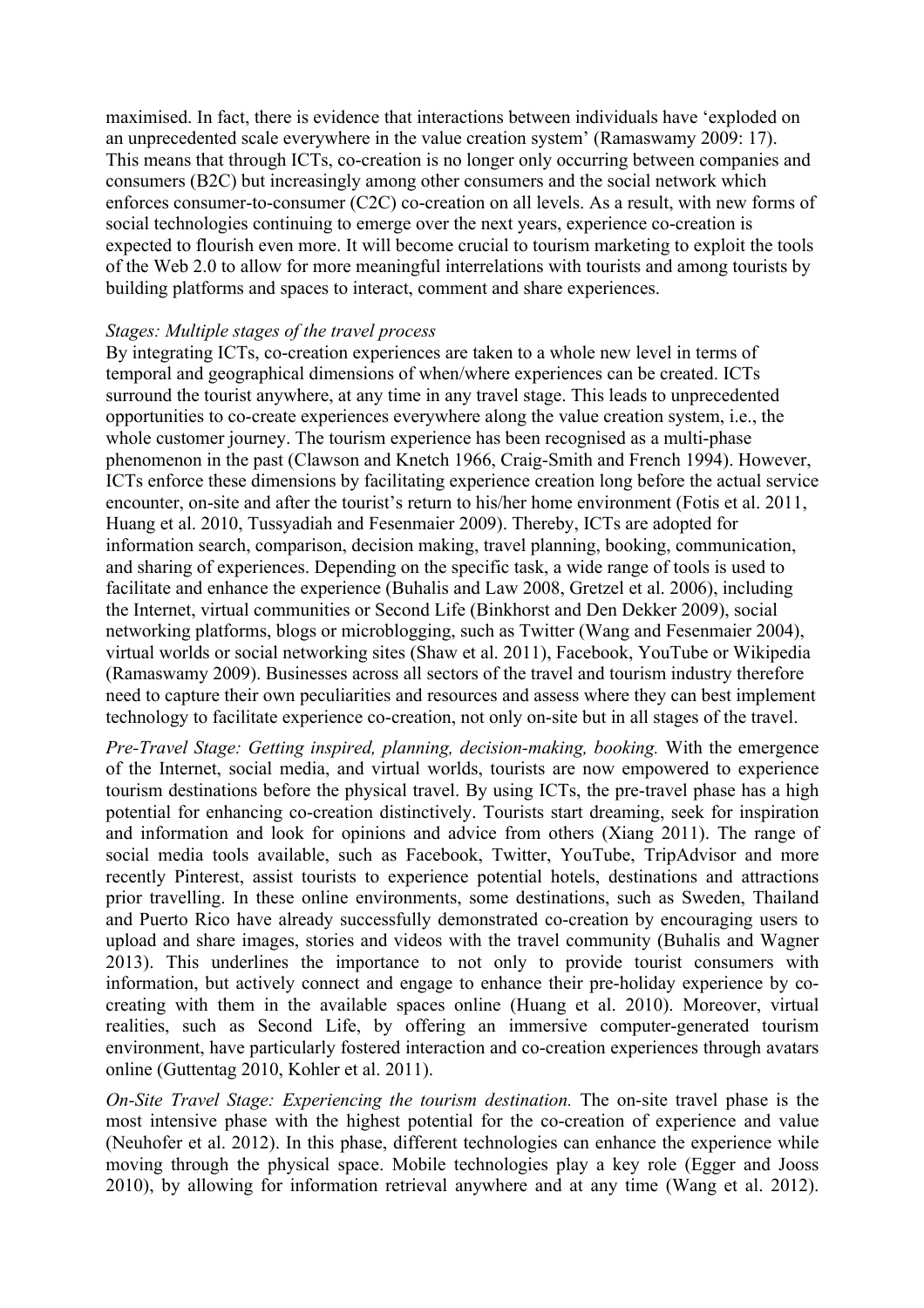Emerging mobile services, such as location based and context based services, gamification or augmented reality apps (Buhalis and Wagner 2013) all contribute to enhance the tourist's place experience on-site (Tussyadiah and Zach 2011). It allows them to access information, media, booking sites and recommendations, which are relevant to the tourist's current geographical location and context, including season, weather, time of the day, situation and preferences. Furthermore, the use of augmented reality applications enables tourists to overlay reality with virtual spatial information and points of interests to enhance the tourist's entire travel experience in the physical world (Yovcheva et al. 2013).

The role of ICTs during the holiday is thus to support tourists in the physical environment and stay connected in the online space at the same time. By being interconnected to social networking sites, such as Facebook or Twitter, tourists can share, comment and co-create with friends, peers, tourism providers, and other consumers while being immersed in the tourism destination (Tussyadiah and Fesenmaier 2009). This means that tourists no longer only cocreate with their physical surrounding, e.g. destination, hotels, attractions or other tourists but are now empowered to co-create with their entire network in a virtual co-creation space (Neuhofer et al. 2012). Thus, tourism providers need to make use of technologies in order to fully exploit co-creation with the tourist both in the physical and virtual space.

*Post-Travel Stage: Remembering, sharing, recollecting.* Besides their integration in the preand during travel stage, ICTs play an important role after the tourist's return to the home environment. In the post-travel stage ICTs principally serve to engage, recollect, remember and share experiences with destinations, users worldwide and their social network alike (Fotis et al. 2011). For instance, tourists can post pictures on Facebook, share videos on YouTube or write reviews and recommendations on TripAdvisor, which provides major opportunities for destinations to engage, build trust and more long-lasting relationships (Buhalis and Wagner 2013).

It is evident that by integrating ICTs, tourism providers, tourists and other consumers are able to co-create experiences and value throughout all stages of travel, including the pre-travel inspiration, planning, booking stages, during the on-site destination stage and in the post-travel recollection stage. Mobile technologies particularly benefit tourists to be constantly connected and co-create experiences and value with a multiplicity of individuals and places. In this vein, Technology Enhanced Tourism Experiences can be considered a new paradigm for marketing that maximises levels of engagement and co-creation with multiple individuals in physical, online and virtual spaces throughout all stages of travel. In the field of tourism marketing, ICTs will be the decisive elements for differentiation, innovation and future competitiveness of experiences. In order for marketers to develop a better understanding of how to create this new type of experiences, insights can be gained by looking how these experiences are currently realised across the tourism industry. For this purpose, Table 2 provides an overview of a number of best-practice industry examples from which marketers could learn how to successfully create Technology Enhanced Tourism Experiences in practice.

| <b>Industry Examples Technology Enhanced Tourism Experiences</b> |                                                                                                          |  |
|------------------------------------------------------------------|----------------------------------------------------------------------------------------------------------|--|
| <b>Industry Examples</b>                                         | <b>Technology Enhanced Tourism Experience</b>                                                            |  |
| <b>Hospitality Experiences</b>                                   |                                                                                                          |  |
| Inamo Restauran London                                           | Enhanced dining experience through eTable technology                                                     |  |
| Sol Melia Hotels                                                 | Enhanced guest experience through social media person-to-<br>person interaction between staff and guests |  |
| <b>Destination Experiences</b>                                   |                                                                                                          |  |

 $T<sub>ab</sub>l<sub>a</sub>$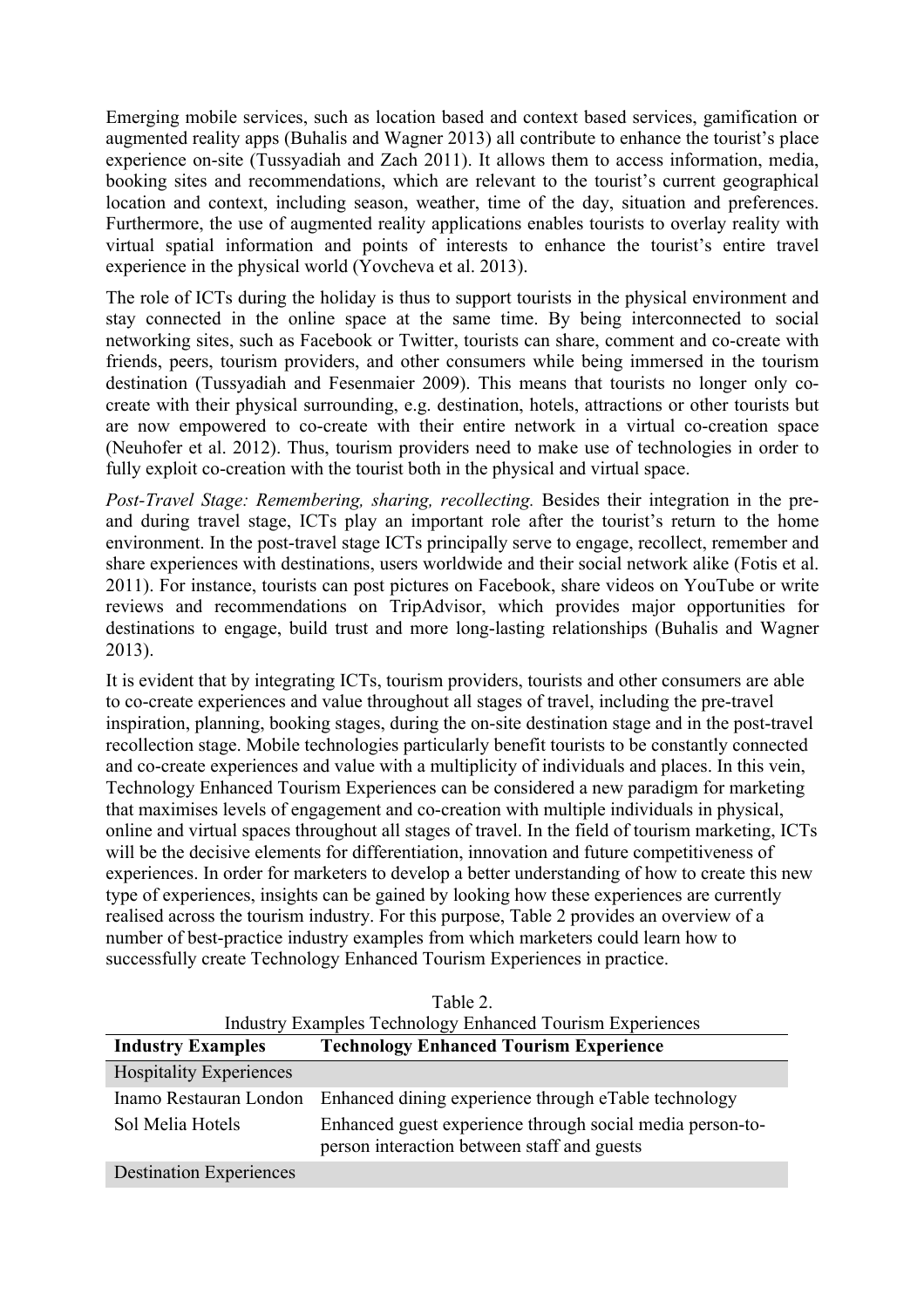| Visit Britain          | Enhanced co-creation and engagement; mobile, user-<br>generated application Love UK;                                                                     |
|------------------------|----------------------------------------------------------------------------------------------------------------------------------------------------------|
| Thailand               | Enhanced pre-destination experience through websites<br>featuring videos, images and user-generated stories                                              |
| New Zealand            | Enhanced pre-travel experience through interactive trip<br>planner with integrated maps, price range and activities                                      |
| Hong Kong              | Enhanced destination navigation through augmented reality<br>applications for more space information                                                     |
| Cruise Experience      |                                                                                                                                                          |
| Royal Caribbean        | Enhanced on-board experience through digital signage to get<br>directions, restaurant options, events, guest service etc.                                |
| Norwegian              | Enhanced cruise experience through Norwegian iConcierge<br>app to make reservations and check activities and<br>communicate with other smart phone users |
| Airline Experiences    |                                                                                                                                                          |
| <b>British Airways</b> | Enhanced in-flight customer experience through mobile<br>technology use for cabin crew                                                                   |
| <b>KLM</b>             | Enhanced co-creation through social media engagement;<br>facilitate pre-travel C2C co-creation through social seating<br>programme                       |

In outlining these diverse use scenarios of organisations from a variety of industries, including the tourism, hospitality, cruise or aviation sector, it becomes evident that not one single but a whole spectrum of Technology Enhanced Tourism Experiences can be created. Whether it is co-creation with consumers through social media engagement (Visit Britain), interactive travel planners and platforms (Thailand, New Zealand) or the facilitation of customer-to-customer cocreation (KLM), the potential use applications for ICTs are manifold. Whatever type of experience is created, the industry needs to follow the underlying principles, which are a) to put the tourist consumer and his/her needs first, b) allow for an active involvement in the cocreation process and c) understand, based on the particularities of the sector, how to implement ICTs to enhance this process best.

## CONCLUSIONS AND OUTLOOK ON THE FUTURE

The developments of experiences, consumer co-creation and technologies have caused a significant impact on tourism marketing in offering both unprecedented opportunities and at the same times rising challenges for experience creation in the future. This chapter had the aim to critically reflect upon the advances up to date and discuss a paradigm shift towards the creation of Technology Enhanced Tourism Experiences. It has first provided a review of the theoretical developments of experiences and discussed that the biggest challenge, and at the same time, opportunity is to abandon dated company-led experience creation approaches and keep up with the current movement towards consumer empowerment and emergences in the field of technology. To do so, tourism marketing will need to adapt to a) the changing nature of experiences, b) new implications for co-creation, and c) the need to exploit the potential of technologies for the enhancement of experiences. To put the changed paradigm into practice, it is necessary for marketers to consider collaboration with consumers and use of ICTs as the key to a successful creation of innovative experiences, added value and competitive advantage.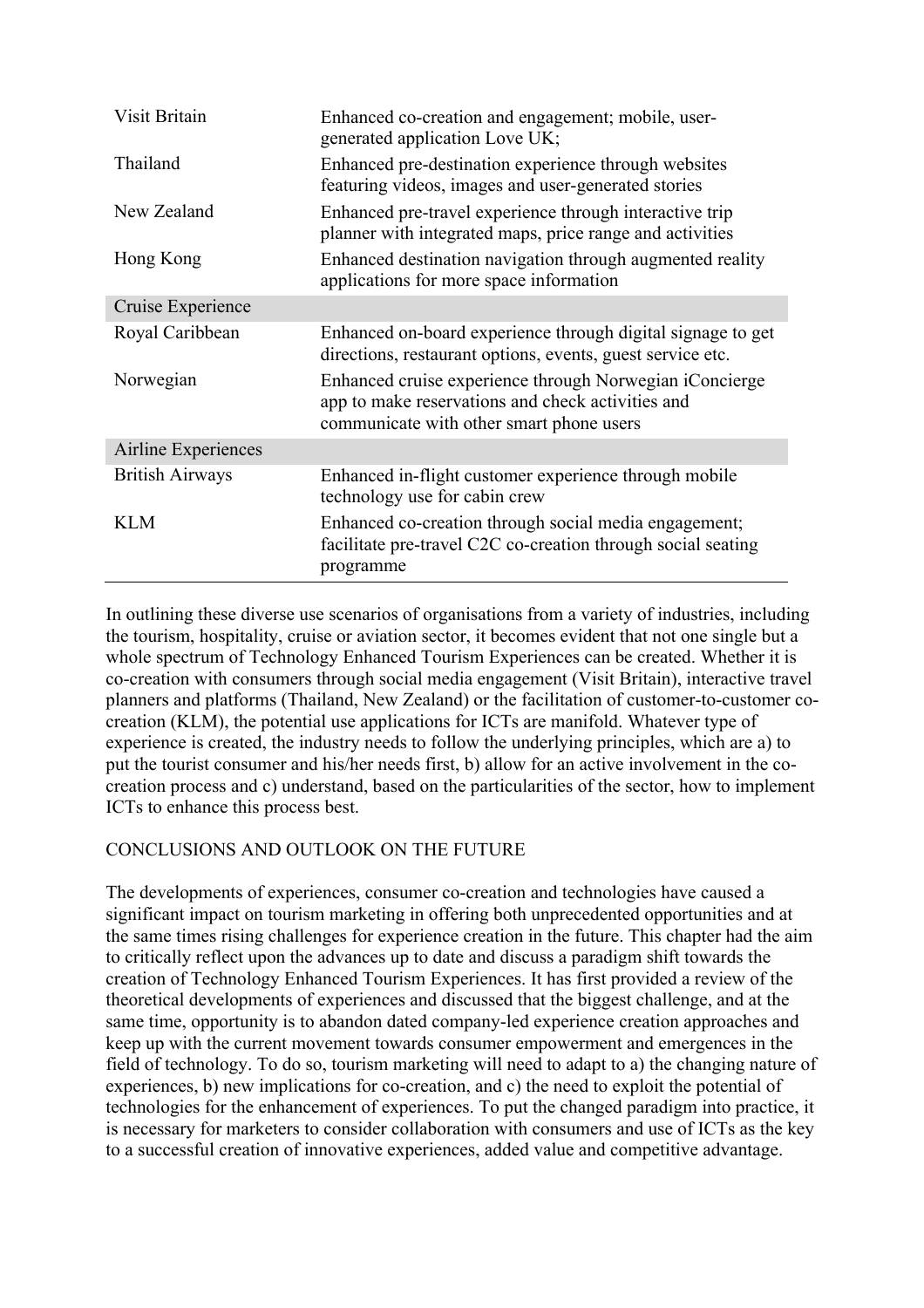Being on the forefront of technology in a dynamic tourism environment thus means to capture cutting-edge technologies and pioneer in using them as tools for innovation and strategic competitive advantage in the marketing and management of experiences. As the understanding and implementation of co-creation in tourism (Binkhorst and Den Dekker 2009), let alone the realisation of Technology Enhanced Tourism Experiences is still in its infancy (Neuhofer et al. 2012), there will be great potential in this area in the near future. With emerging technologies and the dynamics of the tourism industry, tourism experiences are equally exposed to constant change, which renders the evolution of tourism experiences far from completed. It will be an ongoing and transformational process with new opportunities for experiences unfolding over the coming years. With continuous innovations in the IT sector, we can foresee opportunities in social media engagement and the role of real time service delivery, location and context based services, augmented reality applications and social gaming. Thus, research is never-ending and continuous efforts in exploring new and reappraising the existing understanding of tourism experiences are needed. Subsequently, this chapter concludes by setting out an agenda for tourism practice and research alike to highlight the need to conceptually and practically advance knowledge of innovating and creating competitive experiences.

For tourism marketing and management, numerous practical implications become evident. It is necessary to constantly monitor current trends and emerging technologies in order to explore the potential of their implementation for the enhancement of tourism experiences. In doing so, it is paramount for marketers to create strategic innovations by using the latest technologies available to maximise co-creation, create added value with consumers and generate competitive advantage. By using social technologies, such as social media, interactive platforms or mobile applications, there is great potential to intensify the levels of co-creation and value extraction and create fully enhanced experiences throughout multiple touch points and stages, including pre/during/post stage of travel. Future research on multiple levels is needed to advance our understanding of tourism experience creation. For instance, companycentric studies are required to investigate provider and stakeholder involvement in the facilitation and co-creation of successful technology enhanced experiences. To complement this perspective, studies focusing on the consumer are essential in better understanding the tourists' roles in, needs and perceptions regarding experiences. Research investigating value perspectives needs to be encouraged to understand how value propositions can be maximised through the use of ICTs. Moreover, research, in exploring these current issues and challenges, should exploit the potential of technology as a research instrument, by using online, virtual and mobile spaces and applying technology-led methods to develop a better understanding of Technology Enhanced Tourism Experiences. While these recommendations only provide a snapshot of the status-quo, many questions undoubtedly remain open and much more research is needed for understanding future developments in the creation of experiences in tourism marketing theory and practice.

#### **REFERENCES**

Aho, S. K. (2001) 'Towards a general theory of touristic experiences: Modelling experience process in tourism', *Tourism Review,* 56 (3/4): 33-37.

Andersson, T. D. (2007) 'The Tourist in the Experience Economy', *Scandinavian Journal of Hospitality and Tourism,* 7 (1): 46-58.

Balasubramanian, S., Peterson, R. A. and Jarvenpaa, S. L. (2002) 'Exploring the implications of m-commerce for markets and marketing', *Journal of the Academy of Marketing Science,* 30 (4): 348-361.

Baron, S. and Harris, K. (2010) 'Toward an understanding of consumer perspectives on experiences', *Journal of Services Marketing,* 24 (7): 518-531.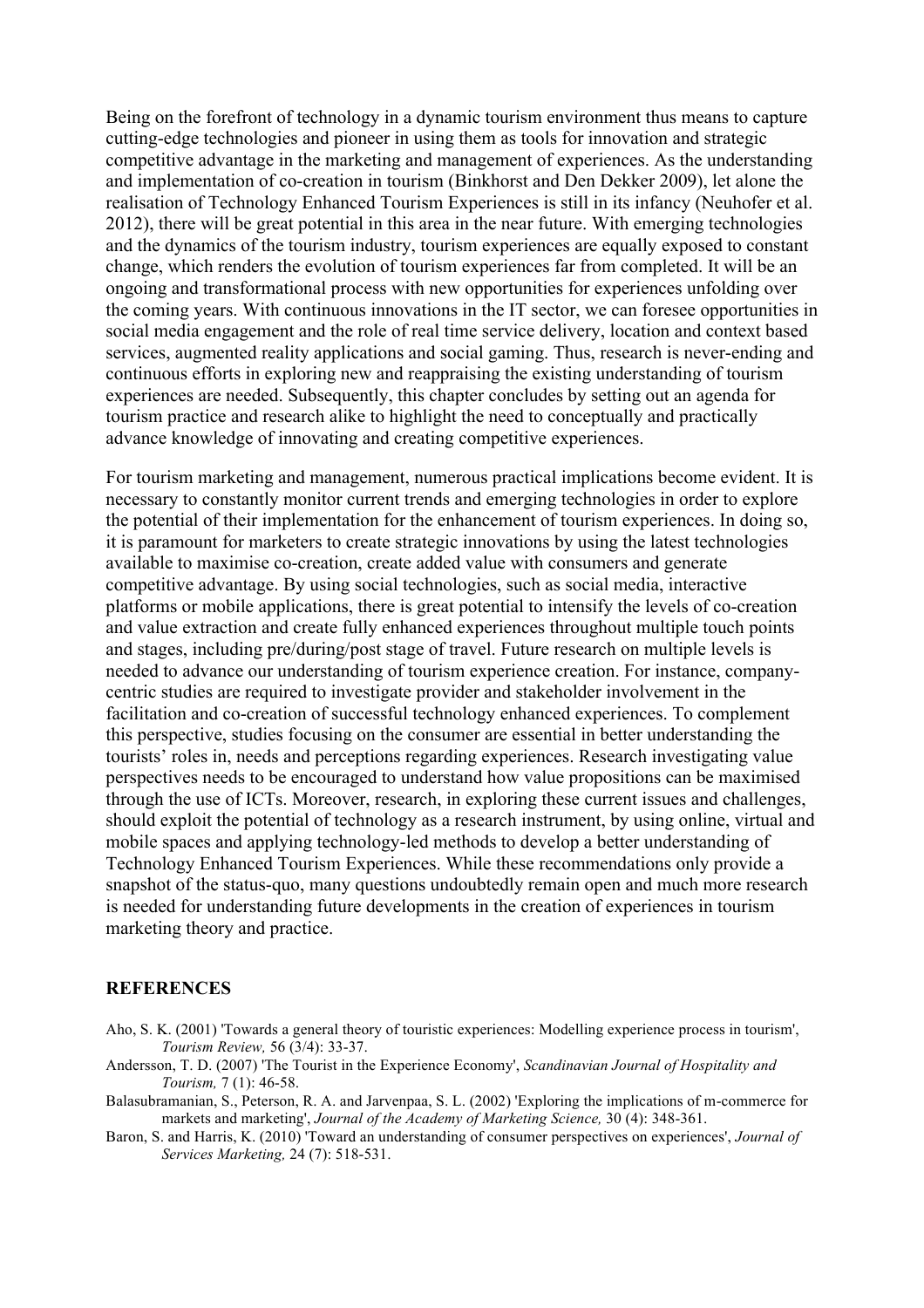- Baron, S. and Warnaby, G. (2011) 'Individual customers' use and integration of resources: Empirical findings and organizational implications in the context of value co-creation', *Industrial Marketing Management,* 40 (2): 211-218.
- Binkhorst, E. and Den Dekker, T. (2009) 'Agenda for Co-Creation Tourism Experience Research', *Journal of Hospitality Marketing & Management,* 18 (2/3): 311-327.
- Binkhorst, E., Den Dekker, T. and Melkert, M. (2010) Blurring Boundaries in Cultural Tourism Research. *In:* Richards, G. and Munsters, W. (eds) *Cultural Toruism Research Methods.* Wallingford: CABI.
- Boswijk, A., Thijssen, T. and Peelen, E. (2007) *The experience economy: a new perspective*. Amsterdam: Pearson Education.
- Brown, B. and Chalmer, M. (2003) Tourism and Mobile Technology. *In:* Kutti, K. and Karsten, E. (eds.) *Eight European Conference on Computer Supported Cooperative Work.* Kluwer Academic Press.
- Buhalis, D. and Jun, S. H. (2011) E-tourism. *Contemporary Tourism Reviews* [Online]. Available HTTP: http://www.goodfellowpublishers.com/free\_files/fileEtourism.pdf (accessed 10 October 2012).
- Buhalis, D. and Law, R. (2008) 'Progress in information technology and tourism management. 20 years on and 10 years after the internet. The state of eTourism research', *Tourism Management,* 29 (4): 609–623.
- Buhalis, D. and Licata, M. C. (2002) 'The future eTourism intermediaries', *Tourism Management,* 23 (3): 207– 220.
- Buhalis, D. and Wagner, R. (2013) E-destinations: Global Best Practice in Tourism Technologies and Application. *In:* Cantoni, L. and Xiang, Z. (eds) *Information and Communication Technologies in Tourism 2012.* Austria: Springer Verlag.
- Clawson, M. and Knetch, J. L. (1966) *Economics of Outdoor Recreation*. Baltimore: Johns Hopkins.
- Cohen, E. (1979) 'A Phenomenology of Tourist Experiences', *Sociology,* 13 (2): 179-201.
- Craig-Smith, S. and French, C. (1994) *Learning to Live with Tourism*. Melbourne: Pitman.
- Cutler, S. Q. and Carmichael, B. (2010) The Dimensions of the Tourist Experience. *In:* Morgan, M., Lugosi, P. and Ritchie, J.R.B. (eds) *The Tourism and Leisure Experience: Consumer and Managerial Perspectives.* Bristol: Channel View Publications.
- Darmer, P. and Sundbo, J. (2008) Introduction to experience creation. *In:* Sundbo, J. and Darmer, P. (eds) *Creating Experiences in the Experience Economy.* Cheltenham: Edward Elgar.
- Dwivedi, M., Yadav, A. and Venkatesh, U. (2012) 'Use of social media by national tourism organizations: a preliminary analysis', *Information Technology and Tourism,* 13 (2): 93-103.
- Egger, R. and Buhalis, D. (2008) *eTourism Case Studies: Management and Marketing Issues*. Burlington: Elsevier Ltd.
- Egger, R. and Jooss, M. (2010) Die Zukunft im mTourism: Ausblick auf Technologie- und Dienstentwicklung. *In:* Egger, R. and Jooss, M. (eds) *mTourism: Mobile Dienste im Tourismus.* Wiesbaden: Gabler Verlag.
- Fotis, J., Buhalis, D. and Rossides, N. (2011) 'Social Media Impact on Holiday Travel Planning: The Case of the Russian and the FSU Markets', *International Journal of Online Marketing,* 1 (4): 1-19.
- Green, N. (2002) 'On the Move: technology, mobility, and the mediation of social time and space', *The Information Society,* 18 (4): 281-292.
- Gretzel, U., Fesenmaier, D. R. and O'leary, J. T. (2006) The Transformation of consumer behaviour. *In:* Buhalis, D. and Costa, C. (eds) *Tourism business frontiers: Consumers, Products and Industry.* Oxford: Elsevier.
- Gretzel, U. and Jamal, T. (2009) 'Conceptualizing the Creative Tourist Class: Technology, Mobility, and Tourism Experiences', *Tourism Analysis,* 14 (4): 471-481.
- Guttentag, D. (2010) 'Virtual reality: appplications and implication for tourism', *Tourism Management,* 31 (5): 637-651.
- Hall, C. M. (2005) *Tourism: Rethinking the Social Science of Mobility* London Pearson Education.
- Hays, S., Page, S. J. and Buhalis, D. (2012) 'Social media as a destination marketing tool: its use by national tourism organisations', *Current Issues in Tourism,* (In Press) 1-29.
- Holbrook, M. B. and Hirschman, E. C. (1982) 'The Experiential Aspects of Consumption Consumer Fantasies, Feelings, and Fun', *Journal of Consumer Research,* 9 (2): 132-140.
- Huang, J. and Hsu, C. H. C. (2010) 'The Impact of Customer-to-Customer Interaction on Cruise Experience and Vacation Satisfaction', *Journal of Travel Research,* 49 (1): 79-92.
- Huang, Y.-C., Backman, S. J. and Backman, K. F. (2010) The Impacts of Virtual Experiences on People's Travel Intentions *In:* Gretzel, U., Law, R. and Fuchs, M. (eds.) *ENTER 2010.* Lugano, Switzerland: Springer-Verlag.
- Jennings, G., Lee, Y. S., Ayling, A., Lunny, B., Cater, C. and Ollenburg, C. (2009) 'Quality Tourism Experiences: Reviews, Reflections, Research Agendas', *Journal of Hospitality Marketing & Management,* 18 (2-3): 294-310.
- Jensen, R. (1999) *The Dream Society: How the Coming Shift from Information to Imagination will Transform Your Business*. New York: McGraw-Hill.
- Killion, G. L. (1992) *Understanding tourism. Study Guide*. Rockhampton: Central Queensland University.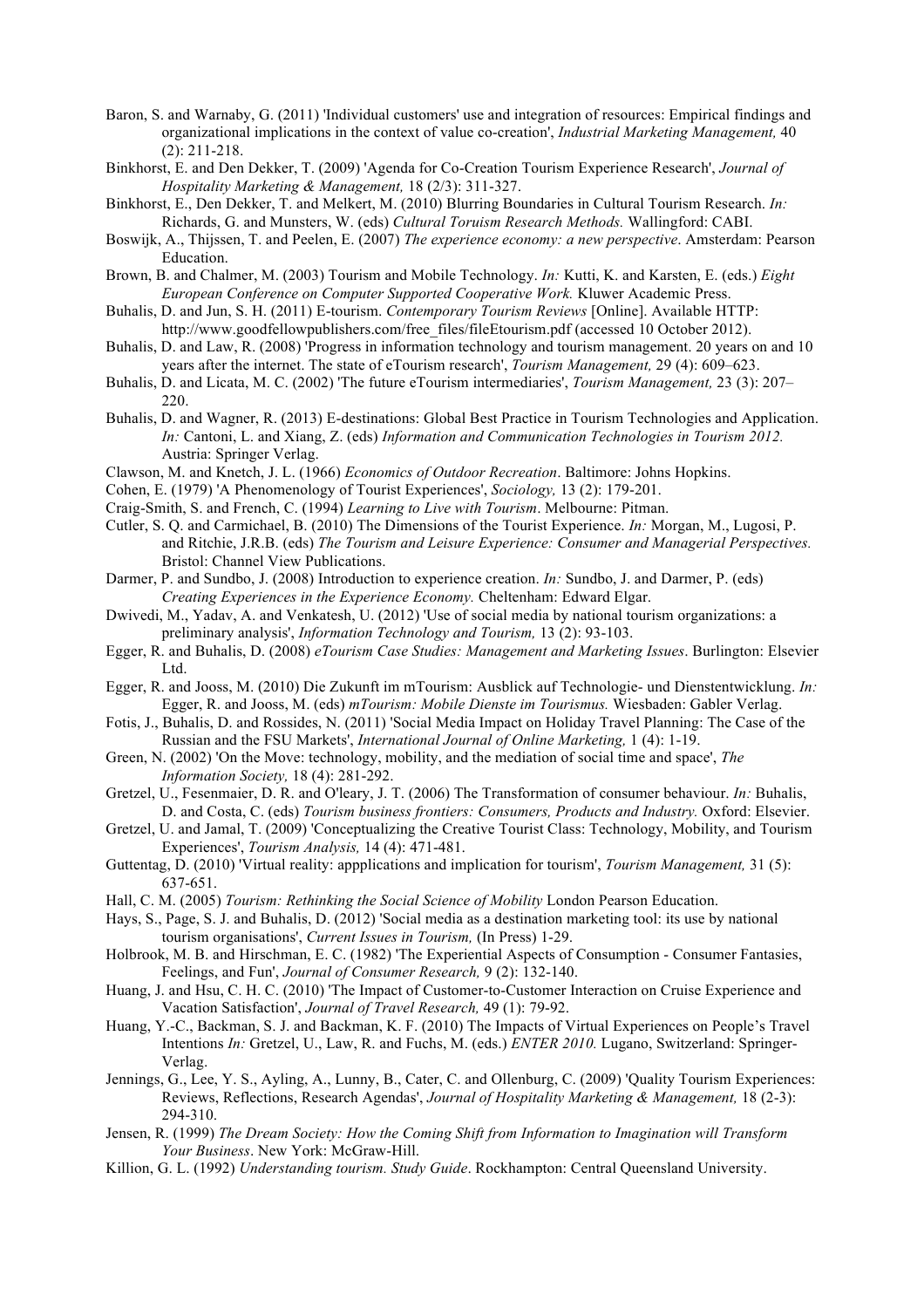- Kohler, T., Fueller, J., Stieger, D. and Matzler, K. (2011) 'Avatar-based innovation: Consequences of the virtual co-creation experience', *Computers in Human Behavior,* 27 160-168.
- Larsen, S. (2007) 'Aspects of a Psychology of the Tourist Experience', *Journal of Hospitality and Tourism,* 7 (1): 7-18.
- Mccabe, S., Sharples, M. and Foster, C. (2012) 'Stakeholder engagement in the design of scenarios of technologyenhanced tourism services', *Tourism Management Perspectives,* 4 (October 2012): 36-44.
- Morgan, M., Lugosi, P. and Ritchie, J. R. B. (2010) *The Tourism and Leisure Experience: Consumer and Managerial Perspectives*. Bristol: Channel View.
- Neuhofer, B., Buhalis, D. and Ladkin, A. (2012) 'Conceptualising technology enhanced destination experiences', *Journal of Destination Marketing & Management,* 1 (1–2): 36-46.
- Otto, J. E. and Ritchie, J. R. B. (1996) 'The service experience in tourism', *Tourism Management,* 17 (3): 165-174.
- Pihlström, M. (2008) *Perceived value of mobile service use and its consequences.* Swedish School of Economics and Business Administration.
- Pine, J. B. and Gilmore, J. H. (1998) 'Welcome to the experience economy', *Harvard Business Review,* 76 (4): 97.
- Pine, J. B. and Gilmore, J. H. (1999) *The Experience Economy: Work is a Theatre and every Business a Stage*. Cambridge: Harvard Business School.
- Pine, J. B. and Korn, K. (2011) *Infinite Possibility: Creating Customer Value on the Digital Frontier*. San Francisco: Berrett-Koehler Publishers.
- Prahalad, C. K. and Ramaswamy, V. (2004) 'Co-creation experiences: The next practice in value creation', *Journal of Interactive Marketing,* 18 (3): 5-14.
- Ramaswamy, V. (2009) 'Co-Creation of Value Towards an Expanded Paradigm of Value Creation', *Marketing Review St. Gallen,* 6 (11-17).
- Sandström, S., Edvardsson, B., Kristensson, P. and Magnusson, P. (2008) 'Value in use through service experience', *Managing Service Quality,* 18 (2): 112-126.
- Schmidt-Belz, B., Nick, A., Poslad, S. and Zipf, A. (2002) Personalized and location-based mobile tourism services. *Proceedings from the Workshop on Mobile Tourism Support Systems.*
- Shaw, G., Bailey, A. and Williams, A. M. (2011) 'Service dominant logic and its implications for tourism management: the co-production of innovation in the hotel industry', *Tourism Management,* 32 (2): 207- 214.
- Sheldon, P. (1997) *Tourism information technologies*. Oxford: CAB.
- Sheller, M. and Urry, J. (2006) 'The new mobilities paradigm', *Environment and Planning A,* 38 (2): 207-226.
- Sigala, M. (2009) 'E-service quality and Web 2.0: expanding quality models to include customer participation and inter-customer support', *The Service Industries Journal,* 29 (10): 1341-1358.
- Tung, V. W. S. and Ritchie, J. R. B. (2011) 'Exploring the essence of memorable tourism experiences', *Annals of Tourism Research,* 38 (4): 1367–1386.
- Tussyadiah, I. P. and Fesenmaier, D. R. (2007) Interpreting Tourist Experiences from First-Person Stories: A Foundation for Mobile Guides. *15th European Conference on Information Systems.* St. Gallen, Switzerland.
- Tussyadiah, I. P. and Fesenmaier, D. R. (2009) 'Mediating the tourist experiences Access to Places via Shared Videos', *Annals of Tourism Research,* 36 (1): 24-40.
- Tussyadiah, I. P. and Zach, F. J. (2011) 'The role of geo-based technology in place experiences', *Annals of Tourism Research,* 39 (2): 780-800.
- Van Limburg, B. (2012) 'Visiting Suriname, Using DART to Analyze a Visitor's Perspective in a Cocreation Enviornment', *Information Technology and Tourism,* 13 (2): 119-132.
- Vargo, S. L. and Lusch, R. F. (2004) 'Evolving to a New Dominant Logic for Marketing', *Journal of Marketing,* 68 (January): 1-17.
- Vargo, S. L. and Lusch, R. F. (2006) 'Service-dominant logic: reactions, reflections and refinements', *Marketing Theory,* 6 (3): 281-288.
- Vargo, S. L., Maglio, P. P. and Archpru-Akaka, M. (2008) 'On value and value co-creation: A service systems and service logic perspective', *European Management Journal,* 26 145- 152.
- Wang, D., Park, S. and Fesenmaier, D. R. (2012) 'The Role of Smartphones in Mediating the Touristic Experience', *Journal of Travel Research,* 51 (4): 371-387.
- Wang, Y. and Fesenmaier, D. R. (2004) 'Towards Understanding Members' General Participation in and Active Contribution to an Online Travel Community', *Tourism Management,* 25 (6): 709-722.
- Wolf, M. J. (1999) *The Entertainment Economy-How Mega-media Forces are Transforming our Lives*. New York: Times Books, Random House.
- Xiang, Z. (2011) Dynamic Social Media in Online Travel Information Search: A Preliminary Analysis. *In:* Law, R., Fuchs, M. and Ricci, F. (eds.) *ENTER 2011.* Innsbruck, Austria: Springer.
- Xiang, Z. and Gretzel, U. (2010) 'Role of social media in online travel information search', *Tourism Management,* 31 (2): 179-188.